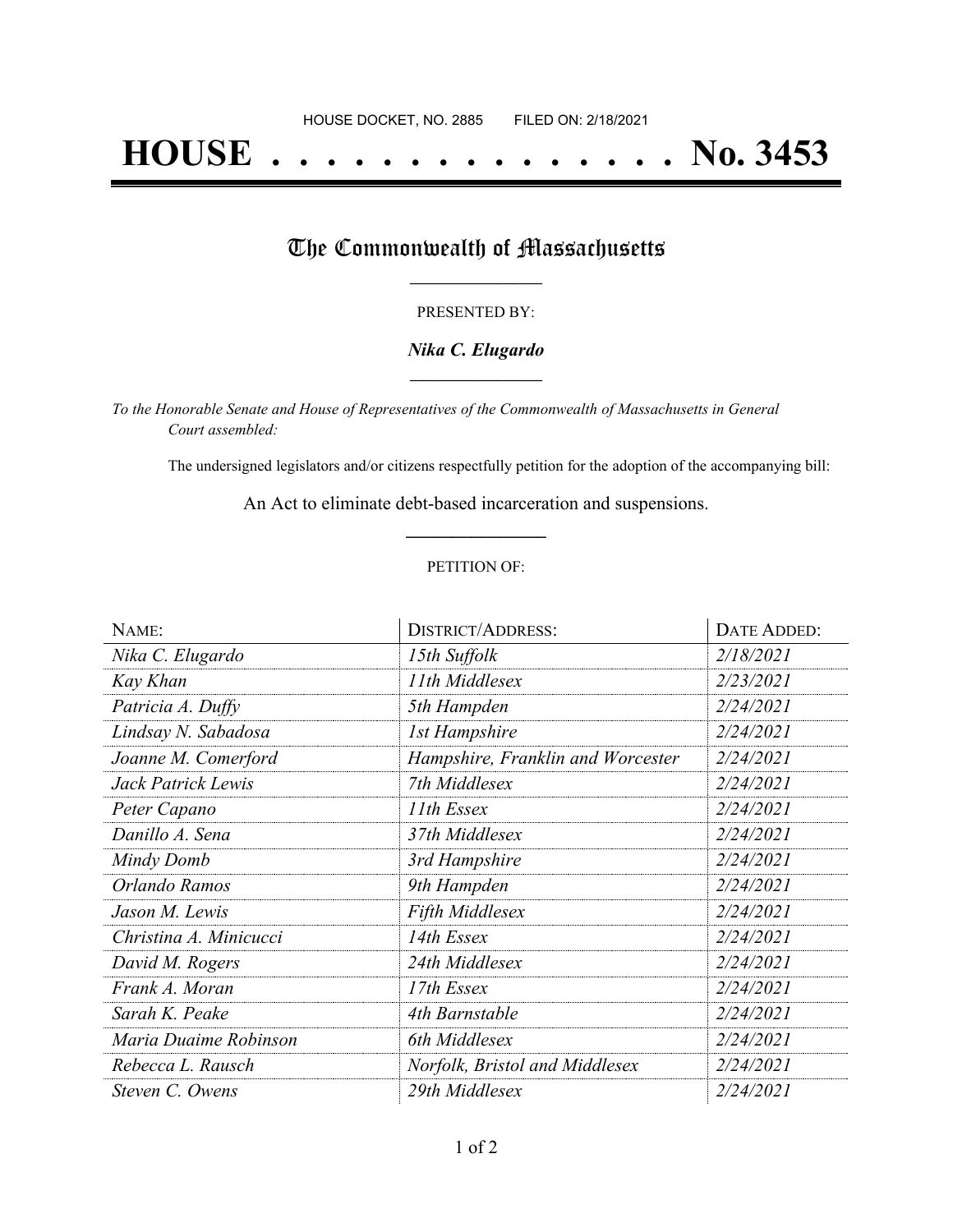| Tricia Farley-Bouvier       | 3rd Berkshire                   | 2/24/2021 |
|-----------------------------|---------------------------------|-----------|
| Brendan P. Crighton         | <b>Third Essex</b>              | 2/25/2021 |
| Dylan A. Fernandes          | Barnstable, Dukes and Nantucket | 2/25/2021 |
| Tram T. Nguyen              | 18th Essex                      | 2/25/2021 |
| Adrian C. Madaro            | 1st Suffolk                     | 2/26/2021 |
| Carlos González             | 10th Hampden                    | 2/26/2021 |
| Mary S. Keefe               | 15th Worcester                  | 2/26/2021 |
| Christine P. Barber         | 34th Middlesex                  | 2/26/2021 |
| Chynah Tyler                | 7th Suffolk                     | 2/26/2021 |
| Michael J. Barrett          | Third Middlesex                 | 2/26/2021 |
| Vanna Howard                | 17th Middlesex                  | 2/26/2021 |
| Erika Uyterhoeven           | 27th Middlesex                  | 2/26/2021 |
| David Henry Argosky LeBoeuf | 17th Worcester                  | 2/26/2021 |
| James B. Eldridge           | Middlesex and Worcester         | 2/26/2021 |
| Sean Garballey              | 23rd Middlesex                  | 2/26/2021 |
| Michelle M. DuBois          | 10th Plymouth                   | 2/26/2021 |
| Michelle L. Ciccolo         | 15th Middlesex                  | 2/26/2021 |
| Tami L. Gouveia             | 14th Middlesex                  | 3/3/2021  |
| Liz Miranda                 | 5th Suffolk                     | 3/19/2021 |
| Julian Cyr                  | Cape and Islands                | 3/22/2021 |
| Kate Lipper-Garabedian      | 32nd Middlesex                  | 3/25/2021 |
| Ruth B. Balser              | 12th Middlesex                  | 4/2/2021  |
| Sal N. DiDomenico           | Middlesex and Suffolk           | 5/3/2021  |
| Natalie M. Blais            | <b>1st Franklin</b>             | 5/27/2021 |
| Natalie M. Higgins          | 4th Worcester                   | 9/3/2021  |
| Marcos A. Devers            | 16th Essex                      | 9/10/2021 |
| Mike Connolly               | 26th Middlesex                  | 12/3/2021 |
| Carmine Lawrence Gentile    | 13th Middlesex                  | 1/17/2022 |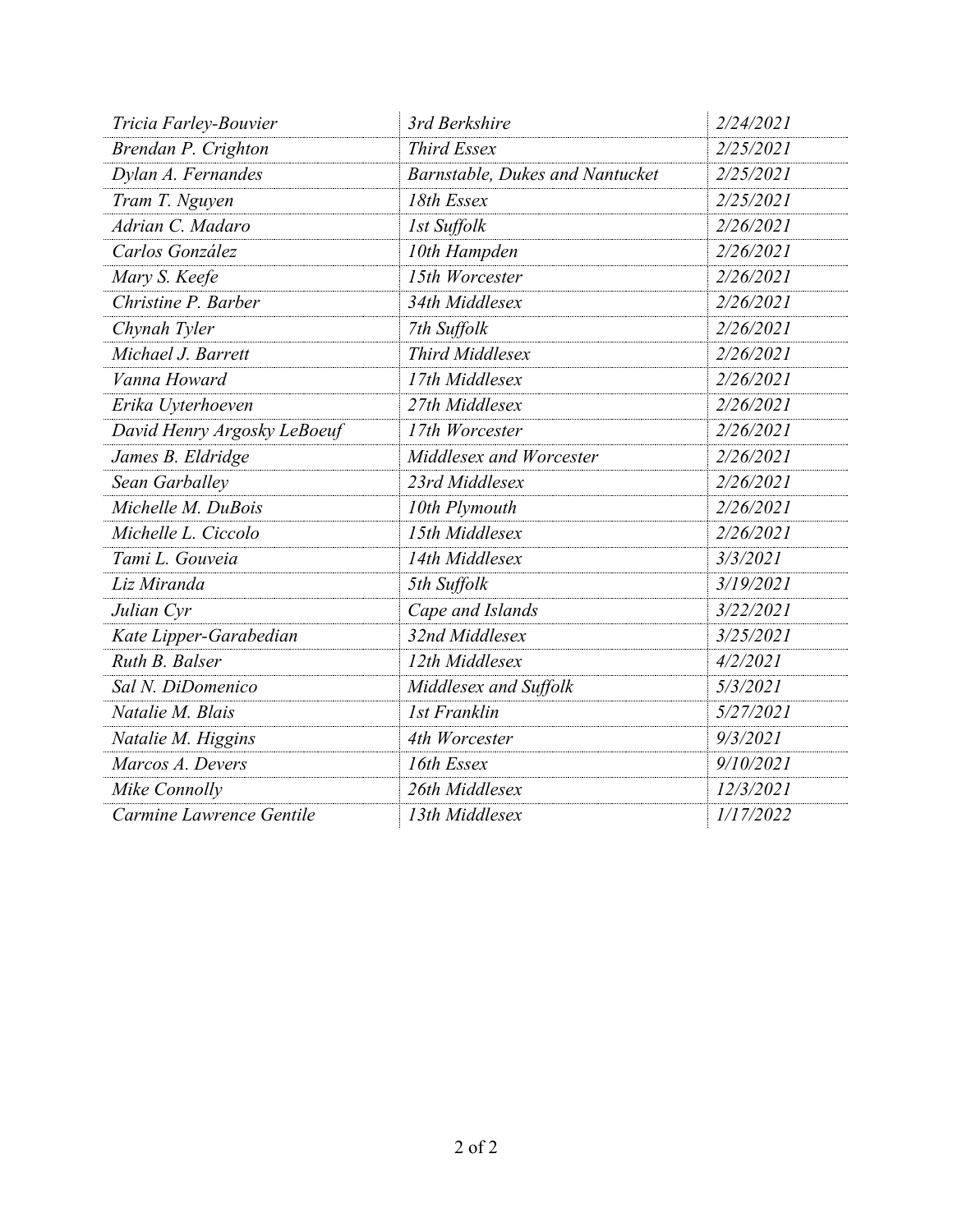## **HOUSE . . . . . . . . . . . . . . . No. 3453**

By Ms. Elugardo of Boston, a petition (accompanied by bill, House, No. 3453) of Nika C. Elugardo and others relative to debt-based incarceration and suspensions of certain motor vehicle and parking violations. Transportation.

### The Commonwealth of Massachusetts

**In the One Hundred and Ninety-Second General Court (2021-2022) \_\_\_\_\_\_\_\_\_\_\_\_\_\_\_**

**\_\_\_\_\_\_\_\_\_\_\_\_\_\_\_**

An Act to eliminate debt-based incarceration and suspensions.

Be it enacted by the Senate and House of Representatives in General Court assembled, and by the authority *of the same, as follows:*

| $\mathbf{1}$   | SECTION 1. Section 2A of chapter 60A, as appearing in the 2018 Official Edition, is              |
|----------------|--------------------------------------------------------------------------------------------------|
| 2              | hereby amended in the second paragraph after the word "renew", in lines 31-32, by striking out   |
| 3              | the words "the license to operate a motor vehicle of the registered owner of said vehicle or".   |
| $\overline{4}$ | SECTION 2. Section 47B of chapter 62C is hereby repealed.                                        |
| 5              | SECTION 3. Section 20A of chapter 90, as appearing in the 2018 Official Edition, is              |
| 6              | hereby amended by striking out at the end of the third paragraph the words:-                     |
| 7              | "Failure to obey this notice within twenty-one days after the date of violation may result       |
| 8              | in the non-renewal of the license to drive and the certificate of registration of the registered |
| 9              | owner."                                                                                          |
| 10             | SECTION 4. Said section 20A, of said chapter 90, as so appearing, is hereby further              |
| 11             | amended by striking out the seventh and eighth paragraphs.                                       |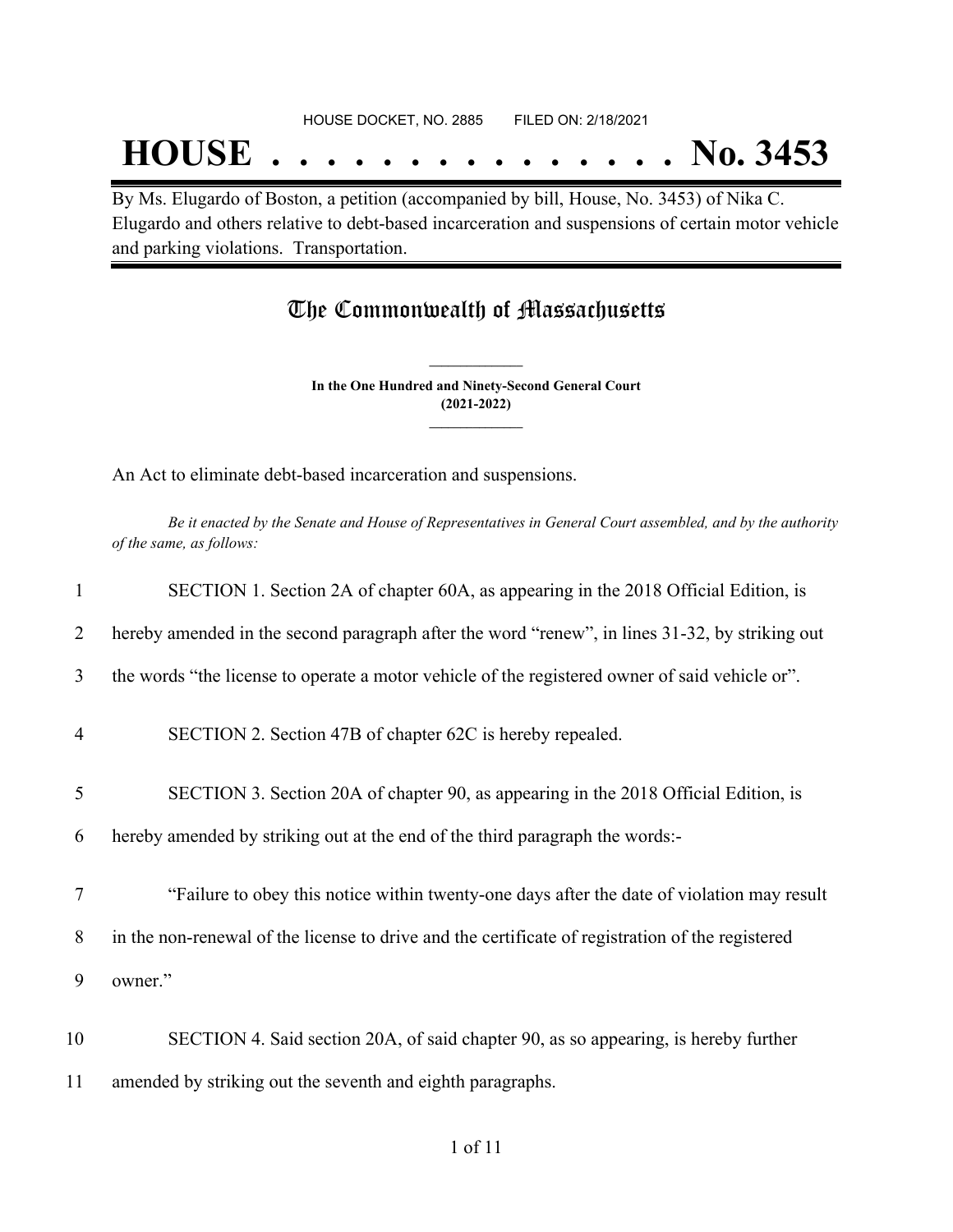SECTION 5. Said section 20A, of said chapter 90, as so appearing, is hereby further amended in the eleventh paragraph after the words "violation by mail,", in line 183, by inserting the words:-

 and the procedure to request a noncriminal hearing to determine an assessment reduction or waiver based on financial hardship

 SECTION 6. Said section 20A, of said chapter 90, as so appearing, is hereby further amended by inserting at the end the following paragraphs:-

 Any person notified to appear before the parking clerk, as provided herein, may appear before such parking clerk or his designee and request a noncriminal hearing to determine an assessment reduction based on hardship, either personally or through an agent duly authorized in writing or by mailing to such parking clerk a signed request. The parking clerk shall notify the clerk-magistrate of the district court for the judicial district in which the parking violation occurred of such request for a noncriminal hearing, in such manner as the chief justice of the district court department and the parking clerk shall jointly determine. The assessment shall be reduced or waived if the magistrate or justice determines that the assessment will cause substantial financial hardship to the violator or the family or dependents thereof.

 If the violator is a recipient of any needs-based public assistance or meets the definition of "indigency" under section 2 of chapter 211D, or earns no more than 400% of the U.S. Department of Housing and Urban Development (HUD) very low income limit, all fees, including but not limited to administrative and late fees, shall be waived and the remaining 32 assessment shall be reduced according to the schedule set forth in subsection  $(A)(4)$  of section 3 of chapter 90C of the General Laws.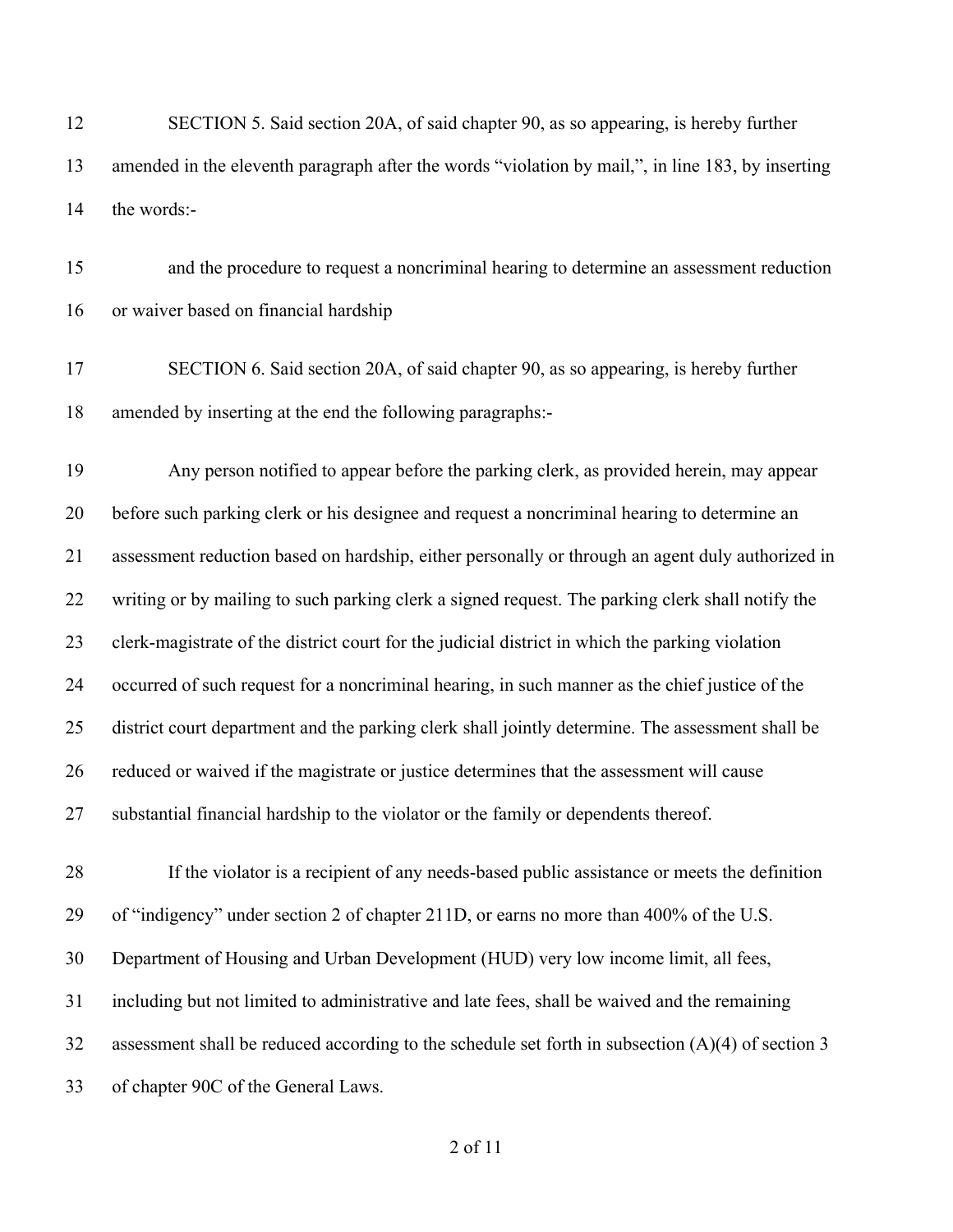SECTION 7. Section 22 of said chapter 90, as so appearing, is hereby amended by striking out paragraph (h).

 SECTION 8. Section 22G of said chapter 90, as so appearing, is hereby repealed. SECTION 9. Section 23 of said chapter 90, as so appearing, is hereby amended by striking the first paragraph and inserting in place thereof the following paragraphs:-

 Any person convicted of operating a motor vehicle after his license to operate has been suspended or revoked, or after notice of the suspension or revocation of his right to operate a motor vehicle without a license has been issued by the registrar and received by such person or by his agent or employer, and prior to the restoration of such license or right to operate or to the issuance to him of a new license to operate, and any person convicted of operating or causing or permitting any other person to operate a motor vehicle after the certificate of registration for such vehicle has been suspended or revoked and prior to the restoration of such registration or to the issuance of a new certificate of registration for such vehicle , or whoever exhibits to an officer authorized to make arrests, when requested by said officer to show his license, a license issued to another person with intent to conceal his identity, shall, except as provided by section twenty- eight of chapter two hundred and sixty-six, be punished by a fine of not more than five hundred dollars, and any person who attaches or permits to be attached to a motor vehicle or trailer a number plate assigned to another motor vehicle or trailer, or who obscures or permits to be obscured the figures on any number plate attached to any motor vehicle or trailer, or who fails to display on a motor vehicle or trailer the number plate and the register number duly issued therefor, with intent to conceal the identity of such motor vehicle or trailer, shall be punished by a fine of not more than one hundred dollars. Any person convicted of operating a motor vehicle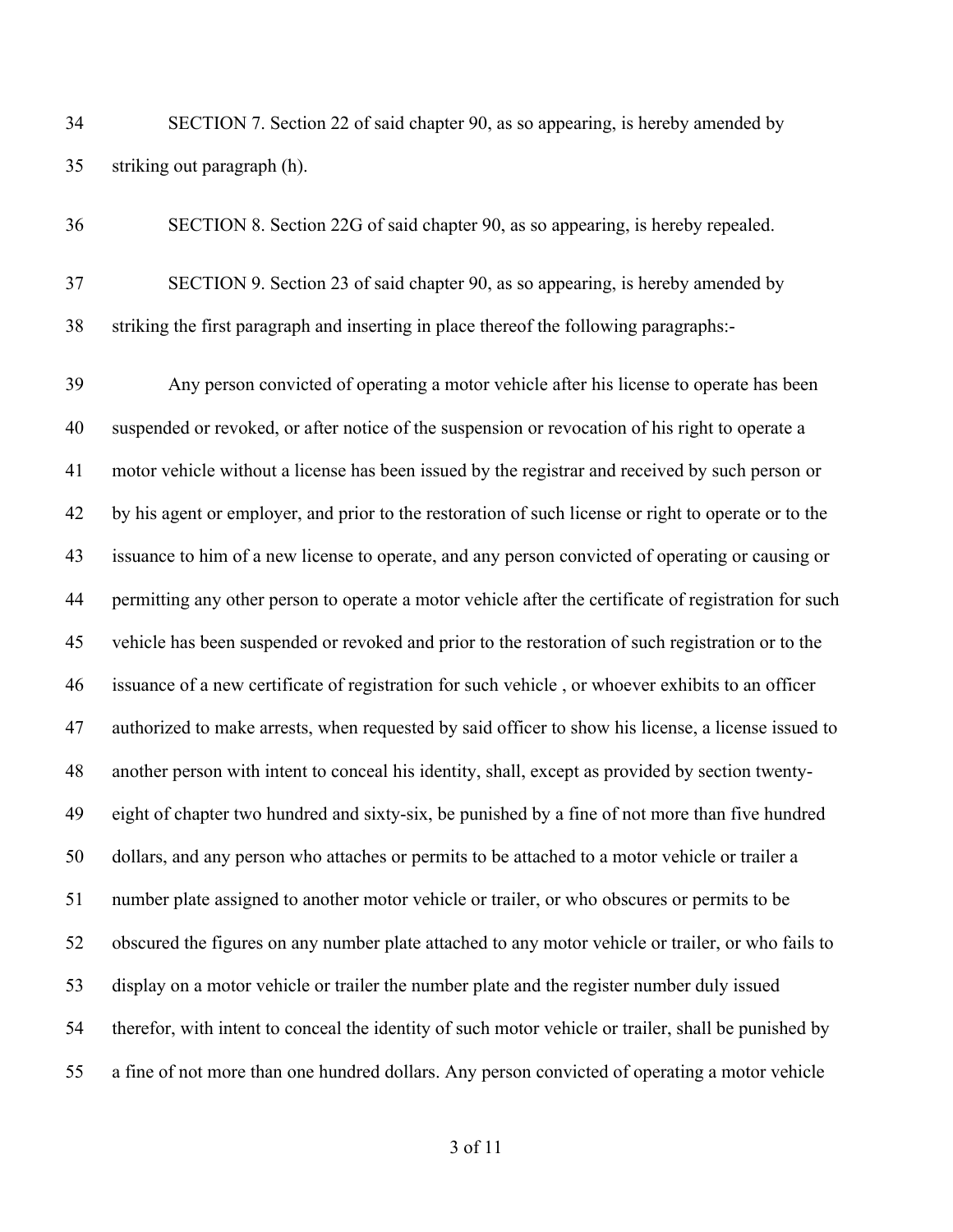after his license to operate has been revoked by reason of his having been found to be an habitual traffic offender, as provided in section twenty-two F, or after notice of such revocation of his right to operate a motor vehicle without a license has been issued by the registrar and received by such person or by his agent or employer, and prior to the restoration of such license or right to operate or the issuance to him of a new license to operate shall be punished by a fine of not less than five hundred nor more than five thousand dollars or by imprisonment for not more than two years, or both. In no case shall a person be prosecuted for operating after suspension or revocation of a license upon a failure to pay an administrative reinstatement fee.

 SECTION 10. Said section 23, of said section 90, as so appearing, is hereby further amended by striking the second paragraph and inserting in place thereof the following paragraph:-

 Notwithstanding the preceding paragraph or any other general or special law to the contrary, whoever has been found responsible for or convicted of, or against whom a finding of delinquency or a finding of sufficient facts to support a conviction has been rendered on, a complaint charging a violation of operating a motor vehicle after his license to operate has been suspended or revoked, or after notice of the suspension or revocation of his right to operate a motor vehicle without a license has been issued by the registrar and received by such person or by his agent or employer, and prior to the restoration of such license or right to operate or to the issuance to him of a new license to operate shall be punished by a fine of not more than \$500. This paragraph shall not apply to any person who is charged with operating a motor vehicle after his license to operate has been suspended or revoked pursuant to a violation of paragraph (a) of subdivision (1) of section 24, or section 24D, 24E, 24G, 24L or 24N, of this chapter, subsection (a) of section 8 or section 8A or 8B of chapter 90B, section 8, 9 or 11 of chapter 90F or after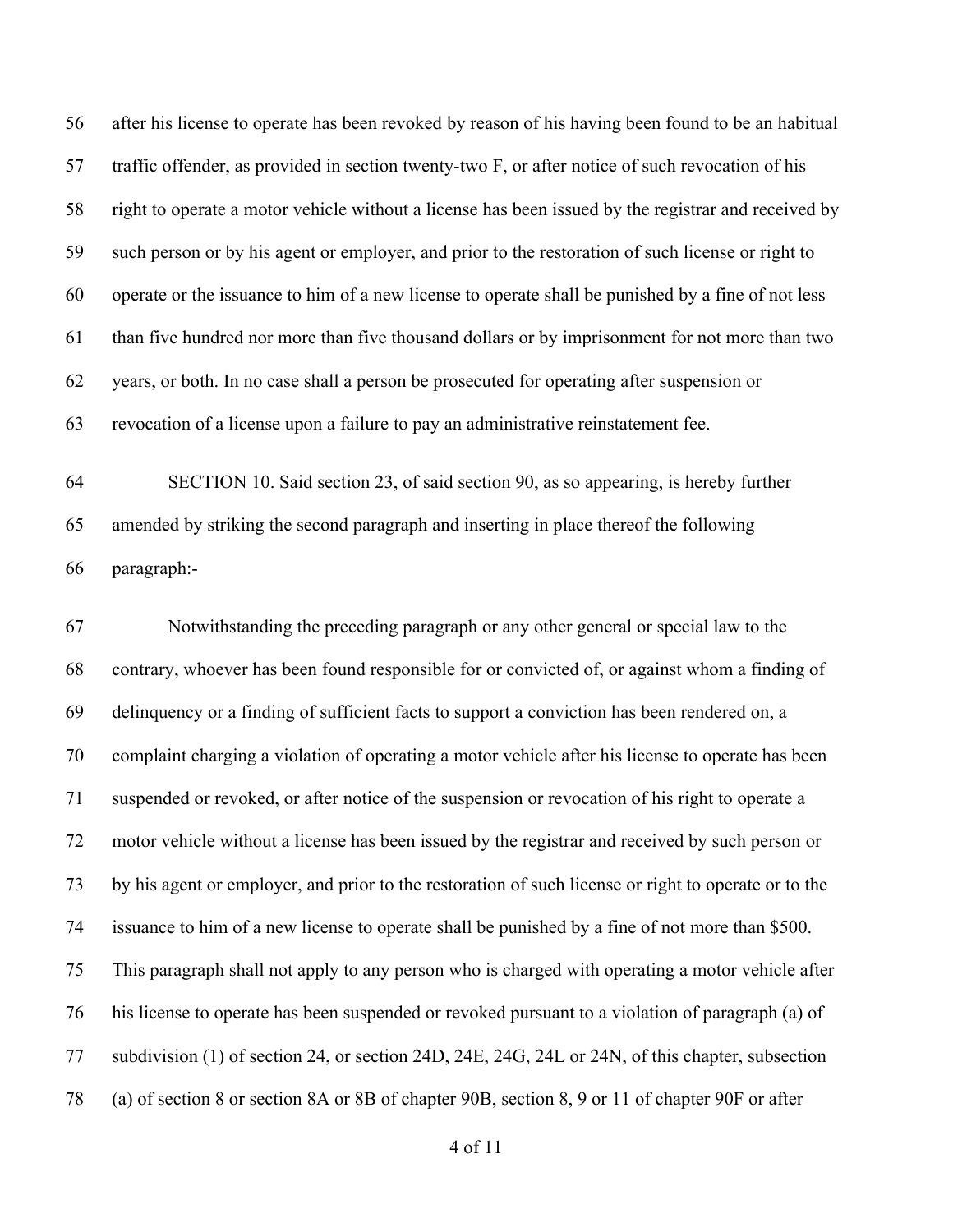| 79 | notice of such suspension or revocation of his right to operate a motor vehicle without a license   |
|----|-----------------------------------------------------------------------------------------------------|
| 80 | has been issued and received by such person or by his agent or employer, and prior to the           |
| 81 | restoration of such license or right to operate or the issuance to him of a new license or right to |
| 82 | operate because of any such violation.                                                              |
| 83 | SECTION 11. Said section 23, of said section 90, as so appearing, is hereby further                 |
| 84 | amended by striking out the sixth paragraph.                                                        |
| 85 | SECTION 12. Said section 23, of said section 90, as so appearing, is hereby further                 |
| 86 | amended by striking out the seventh paragraph.                                                      |
| 87 | SECTION 13. Section 26A of said chapter 90, as so appearing, is hereby amended by                   |
| 88 | striking out the last sentence of paragraph (a).                                                    |
| 89 | SECTION 14. Section 27 of said chapter 90, as so appearing, is hereby amended by                    |
| 90 | inserting at the end the following paragraphs:                                                      |
| 91 | In any case where a violator owes an assessment, such violator may request a waiver or              |
| 92 | reduction of the assessment. The assessment shall be reduced or waived if the magistrate or         |
| 93 | justice determines that the assessment will cause substantial financial hardship to the violator or |
| 94 | the family or dependents thereof.                                                                   |
| 95 | If the violator is a recipient of any needs-based public assistance or meets the definition         |
| 96 | of "indigency" under section 2 of chapter 211D, or earns no more than 400% of the U.S.              |
| 97 | Department of Housing and Urban Development (HUD) very low income limit, all fees,                  |
| 98 | including but not limited to administrative and late fees, shall be waived and the remaining        |
|    |                                                                                                     |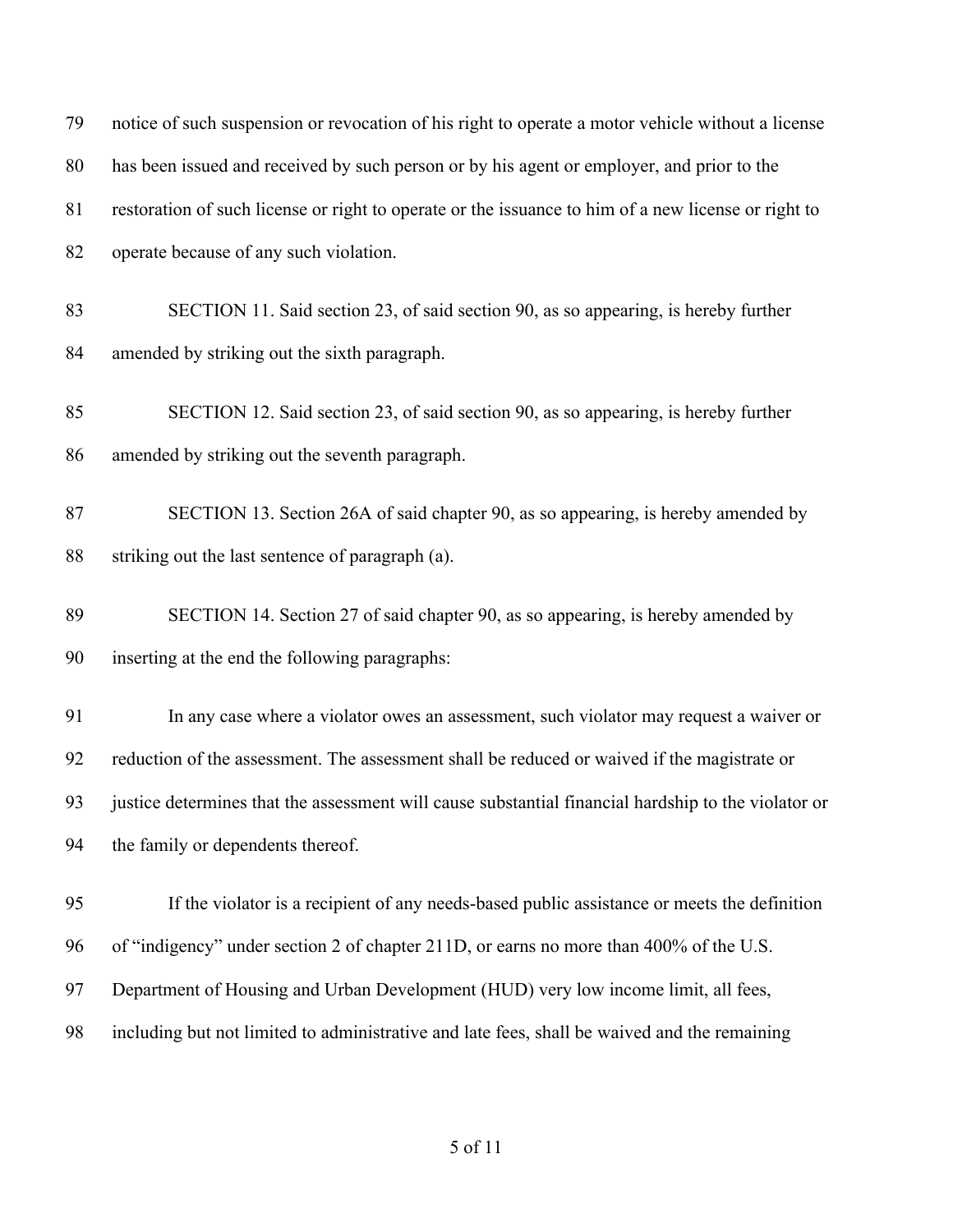assessment shall be reduced according to the schedule set forth in subsection (A)(4) of section 3 100 of chapter 90C of the General Laws.

 SECTION 15. Section 33 of said chapter 90, as so appearing, is hereby amended by striking out paragraph thirty-six.

 SECTION 16. Section 34J of said chapter 90, as so appearing, is hereby amended by striking out the third paragraph and inserting in place thereof the following paragraph:-

 Any person who is convicted of, or who enters a plea of guilty to a violation of this section shall be liable to the plan organized pursuant to section one hundred and thirteen H of chapter one hundred and seventy-five in the amount of the greater of five hundred dollars or one year's premium for compulsory motor vehicle insurance for the highest rated territory and class or risk in effect at the time of the commission of the offense. Said liability shall be in addition to all other liabilities imposed on the person so convicted or so pleading whether civil or criminal. The said plan shall apply any sums collected hereunder, to defray its costs of collection and to defray in whole or in part its expenses for preventing fraud and arson. Furthermore, any person who is convicted of, or enters a plea of guilty to a violation of this section shall have his or her motor vehicle registration suspended upon the registrar's receipt of notification from the clerk of any court which enters any conviction hereunder or which accepts such plea of guilty until said person provides the registrar with proof of a motor vehicle liability policy in accordance with the provisions of this chapter. The clerk of any court which enters any conviction hereunder or which accepts such plea shall promptly notify the registrar of motor vehicles and the Commonwealth Auto Reinsurers pursuant to section one hundred and thirteen of chapter one hundred and seventy-five or any successor thereto of such entry of acceptance of such plea.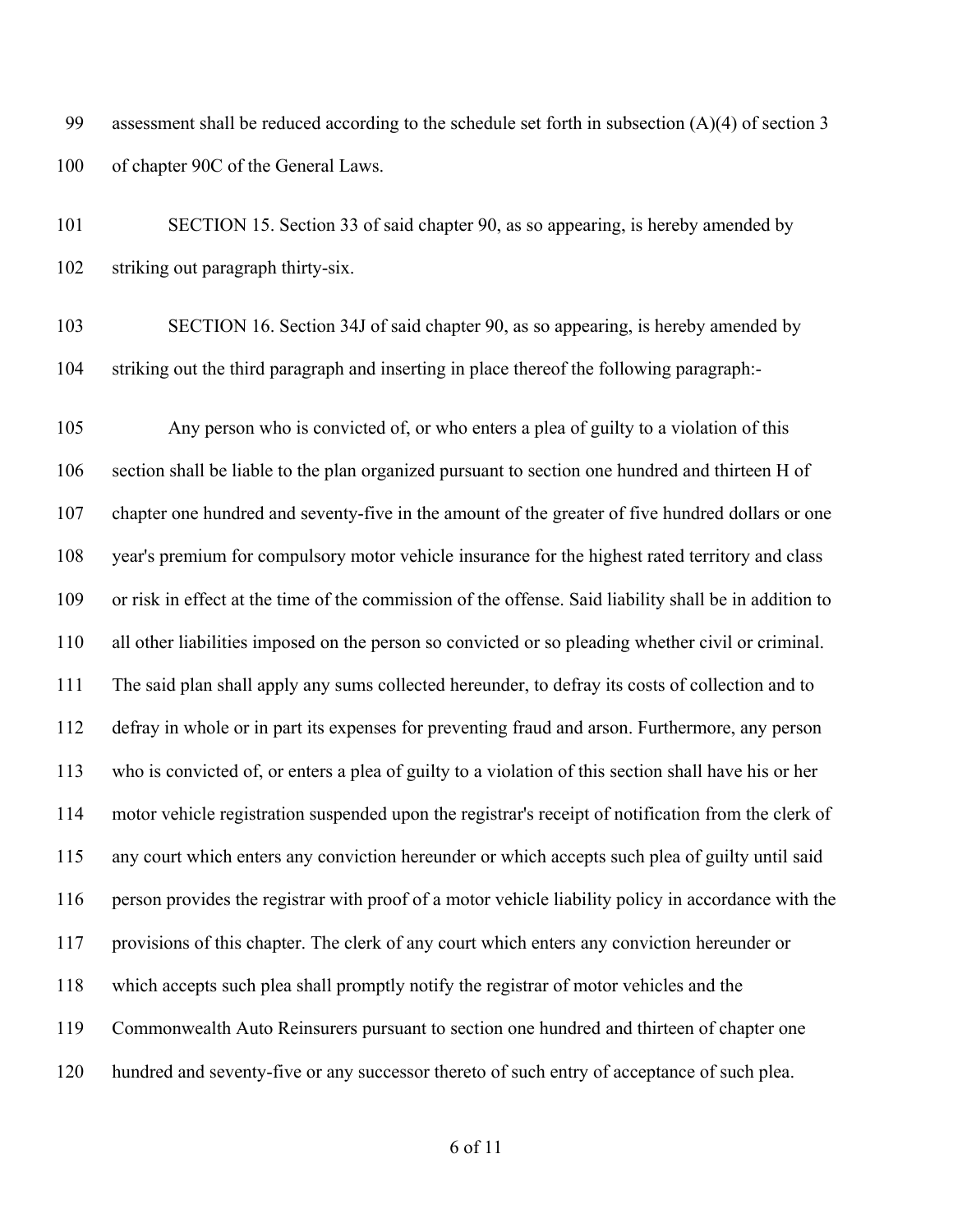121 SECTION 17. Section 3 of chapter 90C, as appearing in the 2018 Official Edition, is hereby amended by inserting in the second paragraph after the words "contest responsibility for the infraction,", in lines 11-12, the following words:-

or request an assessment reduction or waiver based on financial hardship

 SECTION 18. Said section 3 of said chapter 90C , as so appearing, is hereby further 126 amended by striking out the first paragraph of  $(A)(4)$  and inserting in place thereof the following paragraph:

 (4) A violator may request an assessment reduction or waiver or contest responsibility for the infraction by making a signed request for a noncriminal hearing on the citation and mailing such citation, together with a \$25 court filing fee, to the registrar at the address indicated on the citation within 20 days of the citation. The court filing fee shall be waived if the violator is requesting an assessment reduction. Notwithstanding any general or special law to the contrary, the registrar, in cooperation with the state comptroller, upon receipt of the \$25 court filing fee, shall immediately cause the court filing fee to be transferred to the trial court department to be held as retained revenue; provided, however, that the registrar may retain from the court filing fees an amount not greater than \$200,000 for fiscal year 2011 for information technology associated with the implementation of this section; and provided, further that the registrar may retain an amount not greater than \$100,000 annually for personnel costs associated with the processing of those filing fees.

 SECTION 19. Said section 3 of said chapter 90C, as so appearing, is hereby further 141 amended by inserting at the end of the second paragraph of  $(A)(4)$  after the sentence "The registrar's determination of such issue shall be final" the following sentence:-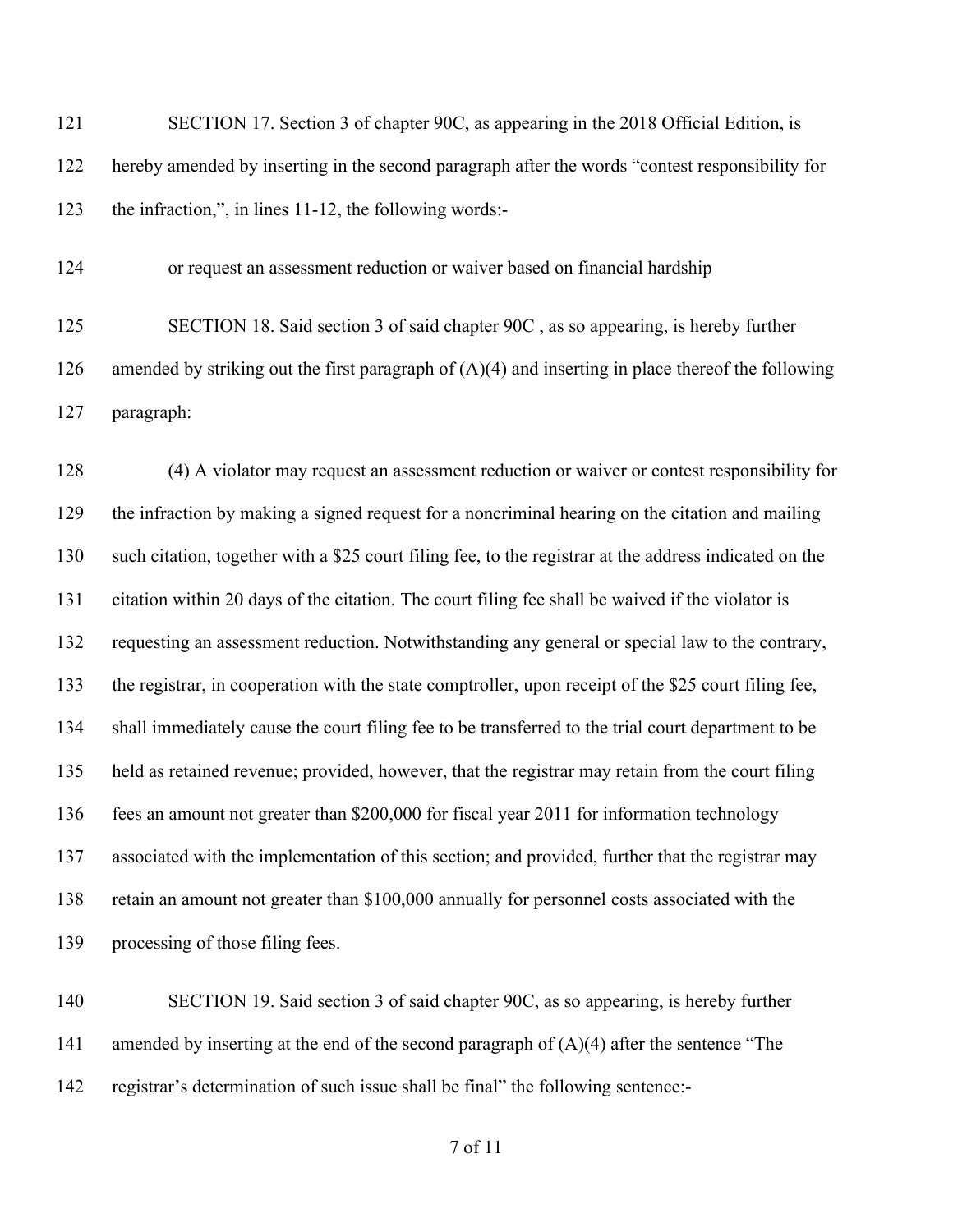| 143 | This paragraph shall not apply to a violator requesting an assessment reduction or waiver.        |
|-----|---------------------------------------------------------------------------------------------------|
| 144 | SECTION 20. Said section 3 of said chapter 90C, as so appearing, is hereby further                |
| 145 | amended by inserting at in the eighth paragraph of $(A)(4)$ after the words "imposed assessment", |
| 146 | in line 1010, the following words:-                                                               |
| 147 | or the violator requests an assessment reduction or waiver.                                       |
| 148 | SECTION 21. Said section 3 of said chapter 90C, as so appearing, is hereby further                |
| 149 | amended by inserting at the end of $(A)(4)$ the following paragraphs:-                            |
| 150 | In any case where a violator owes an assessment, such violator may request a                      |
| 151 | noncriminal hearing to determine a reduction or waiver of the assessment. In any such hearing,    |
| 152 | the magistrate or justice shall reduce or waive the assessment if the assessment will cause       |
| 153 | substantial financial hardship to the violator or the family or dependents thereof.               |
| 154 | If the violator is a recipient of any needs-based public assistance or meets the definition       |
| 155 | of "indigency" under section 2 of chapter 211D, or earns no more than 400% of the U.S.            |
| 156 | Department of Housing and Urban Development (HUD) very low income limit, all fees,                |
| 157 | including but not limited to administrative and late fees, shall be waived and the remaining      |
| 158 | assessment shall be reduced according to the following schedule:                                  |
| 159 | (a) If the violator is currently in receipt of any needs-based public assistance or benefit or    |
| 160 | meets the definition of "indigency" under section 2 of chapter 211D, the remaining assessment     |
| 161 | shall be reduced to no more than 1% of said violator's monthly income or \$5, whichever is        |
| 162 | lower.                                                                                            |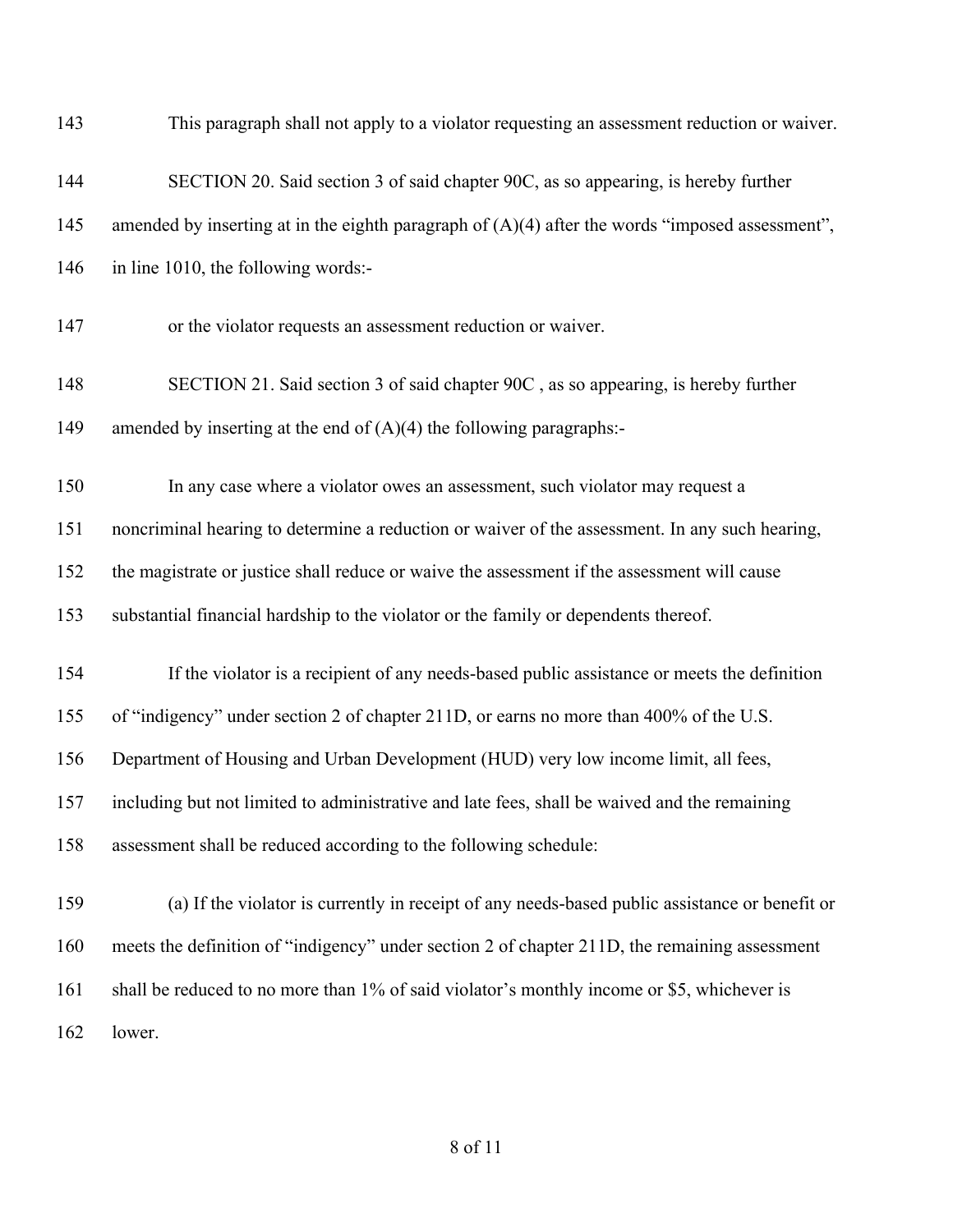(b) If the violator earns 101-200% of the HUD very low income limit, the remaining assessment shall be reduced by 75%.

 (c) If the violator earns 201-300% of the HUD very low income limit, the remaining assessment shall be reduced by 50%.

 (d) If the violator earns 301-400% of the HUD very low income limit, the remaining assessment shall be reduced by 25%.

 If the violator earns over 400% of the HUD very low income limit and the magistrate or justice finds that imposing the original assessment would cause financial hardship to the violator or the family or dependents thereof, all fees, including but not limited to administrative and late fees, shall be waived or reduced and the remaining assessment may be reduced by an amount determined by the magistrate or justice.

 In determining the violator's earnings, the magistrate or justice shall calculate the violator's current total monthly income, including wages and excluding any child support or Supplemental Security Income (SSI), and determine the number of persons in the family. In making these determinations, the magistrate or justice shall use the information provided by the violator.

 SECTION 22. Said section 3 of said chapter 90C, as so appearing, is hereby further amended in (A)(6)(a)(ii) after the words "unless and until the violator", in line 129, the following words:-

appears for a noncriminal hearing before a magistrate or justice or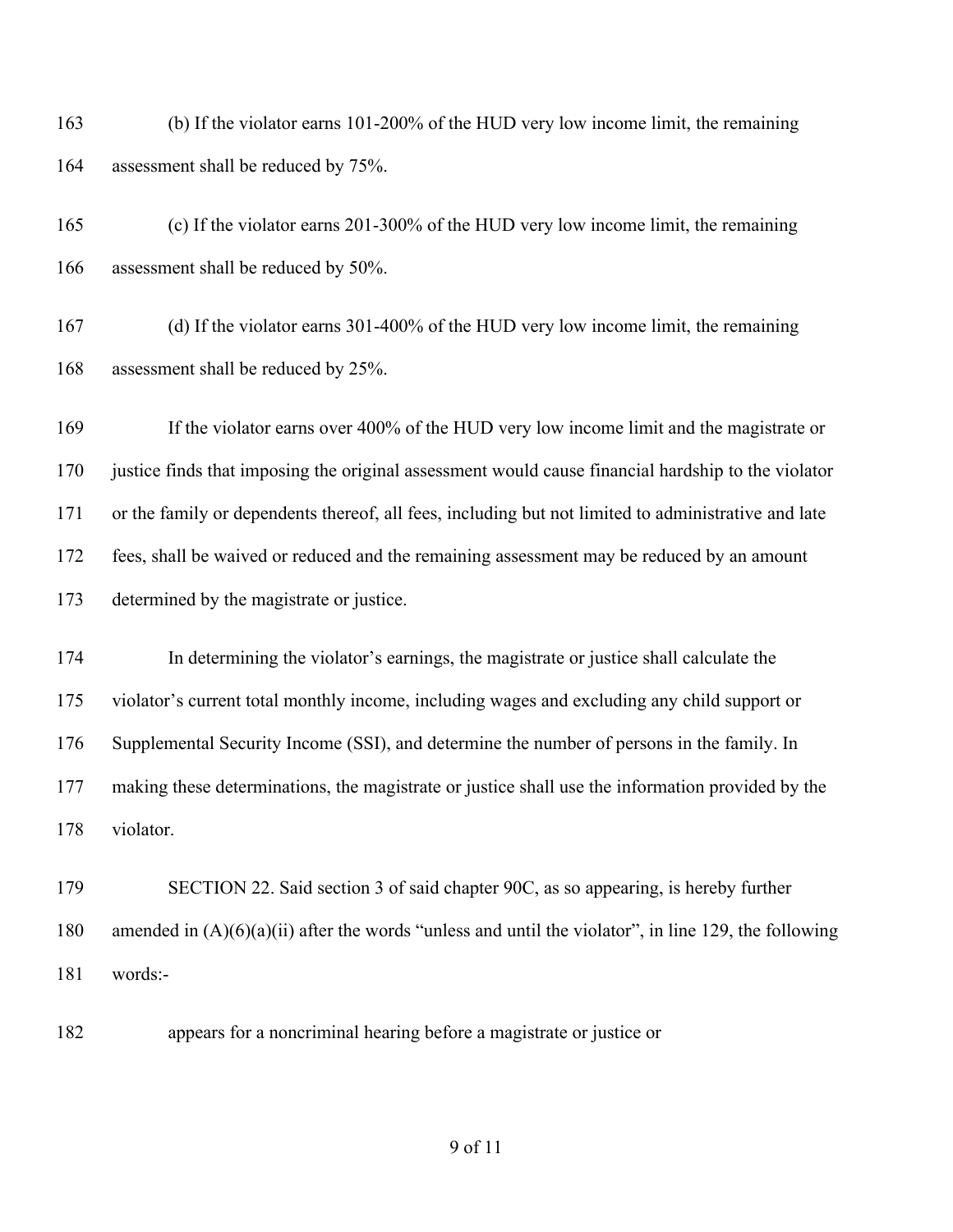SECTION 23. Said section 3 of said chapter 90C, as so appearing, is hereby further amended in (A)(6)(a)(ii) by striking out subsection (i) and (ii) and inserting in place thereof the following paragraphs:

 (AA) in the case of an operator violation, any license to operate a motor vehicle issued to such violator by the registrar will not be renewed upon or after the expiration date of such license; or

 (BB) in the case of an owner violation, any registration of a motor vehicle issued to such violator by the registrar will not be renewed upon or after the expiration date of such registration.

 Unless such notice is sooner cancelled by the registrar, in the case of an operator violation, such violator's operators license, learners permit or right to operate, or in the case of an owner violation any registration of a motor vehicle issued to such violator by the registrar, shall be renewed by the registrar upon payment of the scheduled or imposed assessments for such civil motor vehicle infractions, plus any late fees or other administrative fees which the registrar is required or authorized by law or regulation to impose, unless such fees are waived in whole or in part by the registrar or a magistrate or justice.

 The registrar shall waive all late fees and administrative fees, including reinstatement fees, for any violator who is a recipient of any needs-based public assistance or meets the definition of "indigency" under section 2 of chapter 211D, or earns no more than 400% of the U.S. Department of Housing and Urban Development (HUD) very low income limit. SECTION 24. Said section 3 of said chapter 90C , as so appearing, is hereby further

203 amended by striking out paragraph  $(A)(6)(b)$ .